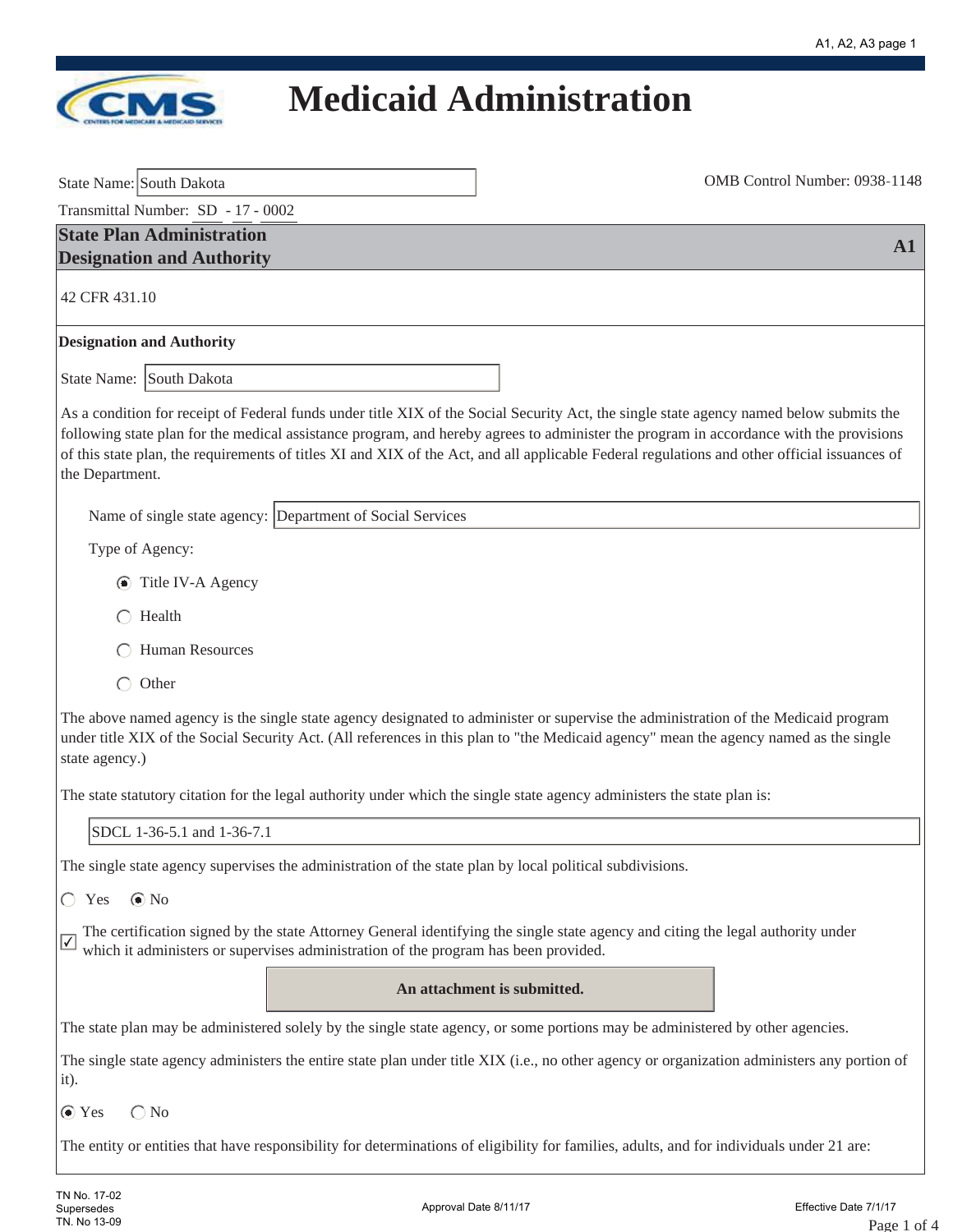

| $\boxtimes$ The Medicaid agency                                                                                                                                                                                                                                                                                                                                                                                                                                                                                                                                                                                                                                                                                                                                                                                                                                                                                                                                                                                                                                                                       |
|-------------------------------------------------------------------------------------------------------------------------------------------------------------------------------------------------------------------------------------------------------------------------------------------------------------------------------------------------------------------------------------------------------------------------------------------------------------------------------------------------------------------------------------------------------------------------------------------------------------------------------------------------------------------------------------------------------------------------------------------------------------------------------------------------------------------------------------------------------------------------------------------------------------------------------------------------------------------------------------------------------------------------------------------------------------------------------------------------------|
| Single state agency under Title IV-A (in the 50 states or the District of Columbia) or under Title I or XVI (AABD) in Guam,<br>Puerto Rico, or the Virgin Islands                                                                                                                                                                                                                                                                                                                                                                                                                                                                                                                                                                                                                                                                                                                                                                                                                                                                                                                                     |
| An Exchange that is a government agency established under sections $1311(b)(1)$ or $1321(c)(1)$ of the Affordable Care Act                                                                                                                                                                                                                                                                                                                                                                                                                                                                                                                                                                                                                                                                                                                                                                                                                                                                                                                                                                            |
| The entity that has responsibility for determinations of eligibility for the aged, blind, and disabled are:                                                                                                                                                                                                                                                                                                                                                                                                                                                                                                                                                                                                                                                                                                                                                                                                                                                                                                                                                                                           |
| $\boxtimes$ The Medicaid agency                                                                                                                                                                                                                                                                                                                                                                                                                                                                                                                                                                                                                                                                                                                                                                                                                                                                                                                                                                                                                                                                       |
| Single state agency under Title IV-A (in the 50 states or the District of Columbia) or under Title I or XVI (AABD) in Guam,<br>Puerto Rico, or the Virgin Islands                                                                                                                                                                                                                                                                                                                                                                                                                                                                                                                                                                                                                                                                                                                                                                                                                                                                                                                                     |
| An Exchange that is a government agency established under sections 1311(b)(1) or 1321(c)(1) of the Affordable Care Act                                                                                                                                                                                                                                                                                                                                                                                                                                                                                                                                                                                                                                                                                                                                                                                                                                                                                                                                                                                |
| The Federal agency administering the SSI program<br>M                                                                                                                                                                                                                                                                                                                                                                                                                                                                                                                                                                                                                                                                                                                                                                                                                                                                                                                                                                                                                                                 |
| Indicate which agency determines eligibility for any groups whose eligibility is not determined by the Federal agency:                                                                                                                                                                                                                                                                                                                                                                                                                                                                                                                                                                                                                                                                                                                                                                                                                                                                                                                                                                                |
| Medicaid agency<br>IХI                                                                                                                                                                                                                                                                                                                                                                                                                                                                                                                                                                                                                                                                                                                                                                                                                                                                                                                                                                                                                                                                                |
| Title IV-A agency                                                                                                                                                                                                                                                                                                                                                                                                                                                                                                                                                                                                                                                                                                                                                                                                                                                                                                                                                                                                                                                                                     |
| An Exchange                                                                                                                                                                                                                                                                                                                                                                                                                                                                                                                                                                                                                                                                                                                                                                                                                                                                                                                                                                                                                                                                                           |
| The entity or entities that have responsibility for conducting fair hearings with respect to denials of eligibility based on the applicable<br>modified adjusted gross income standard are:                                                                                                                                                                                                                                                                                                                                                                                                                                                                                                                                                                                                                                                                                                                                                                                                                                                                                                           |
| $\boxtimes$ Medicaid agency                                                                                                                                                                                                                                                                                                                                                                                                                                                                                                                                                                                                                                                                                                                                                                                                                                                                                                                                                                                                                                                                           |
| An Exchange that is a government agency established under sections $1311(b)(1)$ or $1321(c)(1)$ of the Affordable Care Act                                                                                                                                                                                                                                                                                                                                                                                                                                                                                                                                                                                                                                                                                                                                                                                                                                                                                                                                                                            |
| An Exchange appeals entity, including an entity established under section 1411(f) of the Affordable Care Act                                                                                                                                                                                                                                                                                                                                                                                                                                                                                                                                                                                                                                                                                                                                                                                                                                                                                                                                                                                          |
| <b>State Plan Administration</b><br>A2<br><b>Organization and Administration</b>                                                                                                                                                                                                                                                                                                                                                                                                                                                                                                                                                                                                                                                                                                                                                                                                                                                                                                                                                                                                                      |
| 42 CFR 431.10<br>42 CFR 431.11                                                                                                                                                                                                                                                                                                                                                                                                                                                                                                                                                                                                                                                                                                                                                                                                                                                                                                                                                                                                                                                                        |
| <b>Organization and Administration</b>                                                                                                                                                                                                                                                                                                                                                                                                                                                                                                                                                                                                                                                                                                                                                                                                                                                                                                                                                                                                                                                                |
| Provide a description of the organization and functions of the Medicaid agency.                                                                                                                                                                                                                                                                                                                                                                                                                                                                                                                                                                                                                                                                                                                                                                                                                                                                                                                                                                                                                       |
| The Department of Social Services (DSS) is comprised of divisions that provide programs, services, and financial and medical<br>assistance to eligible South Dakotans with the goal of fostering independent and healthy families. DSS also ensures children, the<br>elderly, and individuals with disabilities are safe from abuse and neglect.                                                                                                                                                                                                                                                                                                                                                                                                                                                                                                                                                                                                                                                                                                                                                      |
| The Department of Social Services is the single state agency responsible for administering the Medicaid program. Within DSS, the<br>Division of Medical Services (DMS) oversees the Medicaid program. The Division of Medical Services enrolls medical assistance<br>providers, determines how providers will be reimbursed for services provided under the State Plan, operates a system for processing<br>claims, maintains control mechanisms to minimize improper payments resulting from unintended errors as well as fraud and abuse,<br>issues policies, rules and regulations on program matters, maintains a system for resolving grievances by applicants, recipients, and<br>providers, and collects and reports required program information. The Division of Medical Services works closely with the<br>Division of Economic Assistance (EA) to provide statewide eligibility determinations to South Dakotans eligible for medical<br>assistance under the State Plan. The Division of Economic Assistance is responsible for eligibility determinations for the SNAP,<br><b>TN No!</b> |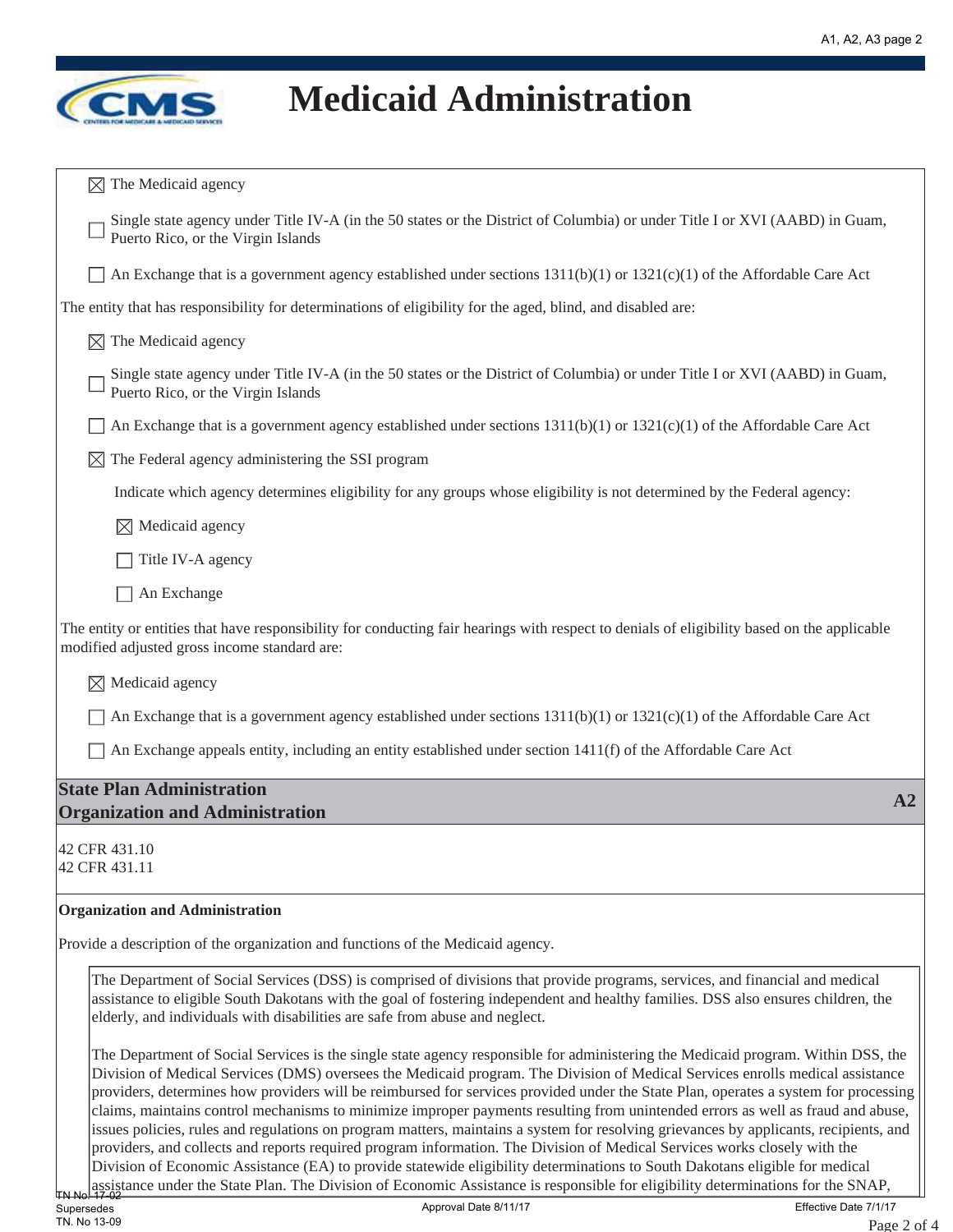

TANF, Energy Assistance, CHIP and Medicaid programs in the state of South Dakota. The South Dakota Department of Social Services, Office of Administrative Hearings, is the impartial and external entity that conducts all Medicaid fair hearings.

Upload an organizational chart of the Medicaid agency.

**An attachment is submitted.**

Provide a description of the structure of the state's executive branch which includes how the Medicaid agency fits in with other health, human service and public assistance agencies.

The Executive Branch includes eight elected officials, the lieutenant governor, and the governor. The governor is the chief executive officer of the State of South Dakota. The governor has decision-making authority over the bureaus and the state's seventeen departments that compose the cabinet. The cabinet meets regularly. The Department of Social Services is the state's sole Medicaid agency, and includes other public assistance programs. South Dakota's other health and human service agencies are the Department of Health and the Department of Human Services.

The South Dakota Department of Health (DOH) delivers wide range of public health services to prevent disease, promote health and ensure access to needed, high-quality health care. DOH administers a wide range of programs, including but not limited to South Dakota's WIC Program, Baby Care Program, All Women Count! Program, and the Tobacco Control Program.

The South Dakota Department of Human Services (DHS) promotes the highest level of independence for all individuals regardless of disability or disorder. DHS includes but is not limited to the following Divisions and Facilities: Long Term Services and Supports, Rehabilitation Services, Services to the Blind and Visually Impaired, and the South Dakota Developmental Center.

Entities that determine eligibility other than the Medicaid Agency (if entities are described under Designation and Authority)

Type of entity that determines eligibility:

Single state agency under Title IV-A (in the 50 states or the District of Columbia) or under Title I or XVI (AABD) in Guam, Puerto Rico, or the Virgin Islands

 $\bigcap$  An Exchange that is a government agency established under sections 1311(b)(1) or 1321(c)(1) of the Affordable Care Act

The Federal agency administering the SSI program

Provide a description of the staff designated by the entity and the functions they perform in carrying out their responsibility.

Pursuant to a 1634 agreement, the Social Security Administration determines Medicaid eligibility for Supplemental Security Income recipients.

Add

Remove

Entities that conduct fair hearings other than the Medicaid Agency (if are described under Designation and Authority)

Remove

Type of entity that conducts fair hearings:

 $\bigcirc$  An Exchange that is a government agency established under sections 1311(b)(1) or 1321(c)(1) of the Affordable Care Act

 $\bigcirc$  An Exchange appeals entity, including an entity established under section 1411(f) of the Affordable Care Act

Provide a description of the staff designated by the entity and the functions they perform in carrying out their responsibility.

TN No.<del>"17-02</del>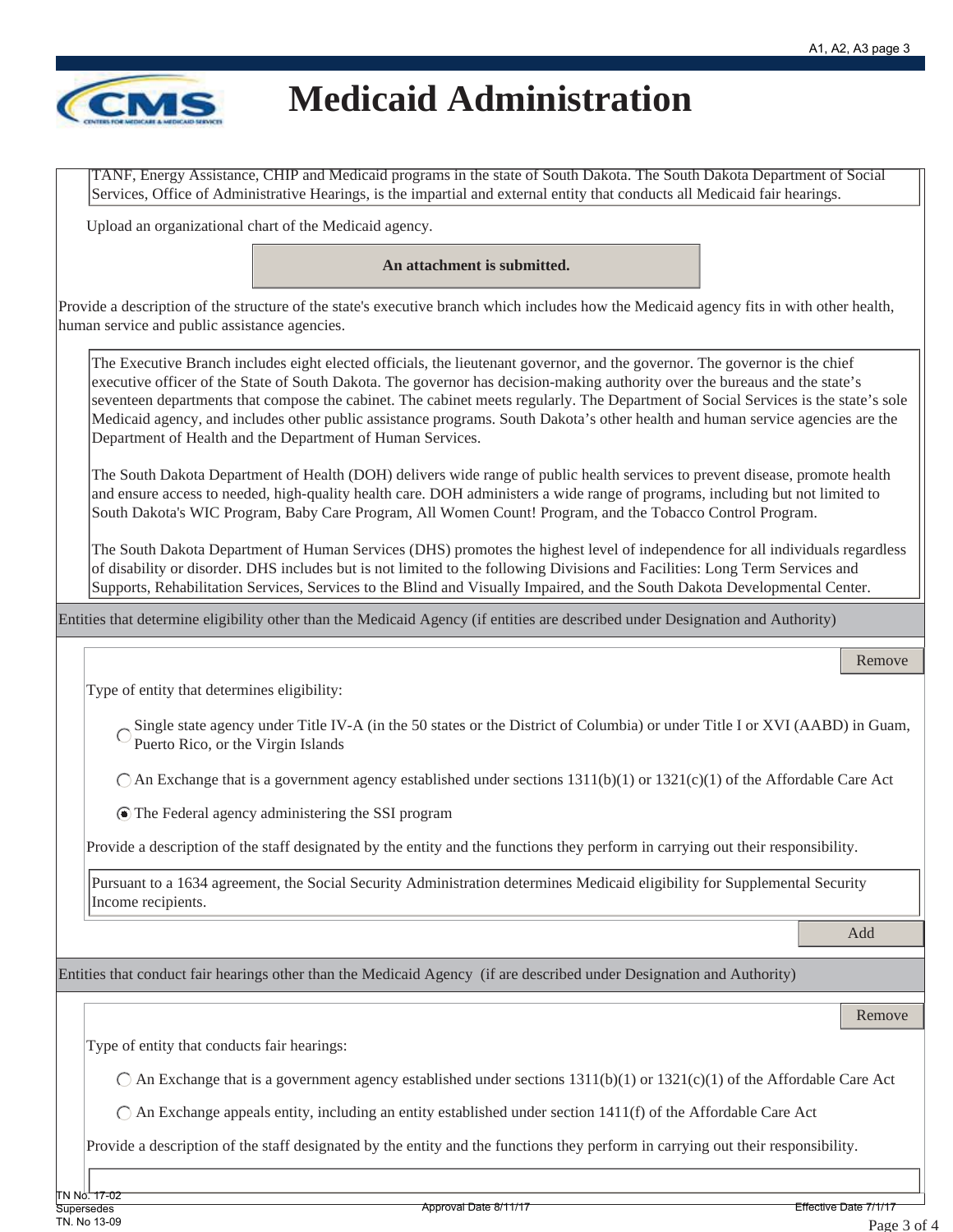

| Add                                                                                                                                                                                                                                                  |    |
|------------------------------------------------------------------------------------------------------------------------------------------------------------------------------------------------------------------------------------------------------|----|
|                                                                                                                                                                                                                                                      |    |
| Supervision of state plan administration by local political subdivisions (if described under Designation and Authority)                                                                                                                              |    |
| Is the supervision of the administration done through a state-wide agency which uses local political subdivisions?                                                                                                                                   |    |
| Yes $\bigcirc$ No<br>$\bigcirc$                                                                                                                                                                                                                      |    |
| <b>State Plan Administration</b>                                                                                                                                                                                                                     | A3 |
| <b>Assurances</b>                                                                                                                                                                                                                                    |    |
| 42 CFR 431.10<br>42 CFR 431.12<br>42 CFR 431.50                                                                                                                                                                                                      |    |
| <b>Assurances</b>                                                                                                                                                                                                                                    |    |
| $\sqrt{\phantom{a}}$ The state plan is in operation on a statewide basis, in accordance with all the requirements of 42 CFR 431.50.                                                                                                                  |    |
| All requirements of 42 CFR 431.10 are met.<br>$\sqrt{}$                                                                                                                                                                                              |    |
| There is a Medical Care Advisory Committee to the agency director on health and medical services established in accordance with<br>$\boxed{\checkmark}$<br>meeting all the requirements of 42 CFR 431.12.                                            |    |
| The Medicaid agency does not delegate, to other than its own officials, the authority to supervise the plan or to develop or issue<br>$\sqrt{}$<br>policies, rules, and regulations on program matters.                                              |    |
| Assurance for states that have delegated authority to determine eligibility:                                                                                                                                                                         |    |
| There is a written agreement between the Medicaid agency and the Exchange or any other state or local agency that has been<br>delegated authority to determine eligibility for Medicaid eligibility in compliance with 42 CFR 431.10(d).             |    |
| Assurances for states that have delegated authority to conduct fair hearings:                                                                                                                                                                        |    |
| There is a written agreement between the Medicaid agency and the Exchange or Exchange appeals entity that has been delegated<br>authority to conduct Medicaid fair hearings in compliance with 42 CFR 431.10(d).                                     |    |
| When authority is delegated to the Exchange or an Exchange appeals entity, individuals who have requested a fair hearing are given<br>the option to have their fair hearing conducted instead by the Medicaid agency.                                |    |
| Assurance for states that have delegated authority to determine eligibility and/or to conduct fair hearings:                                                                                                                                         |    |
| The Medicaid agency does not delegate authority to make eligibility determinations or to conduct fair hearings to entities other than<br>$\overline{\blacktriangledown}$<br>government agencies which maintain personnel standards on a merit basis. |    |
|                                                                                                                                                                                                                                                      |    |

#### PRA Disclosure Statement

According to the Paperwork Reduction Act of 1995, no persons are required to respond to a collection of information unless it displays a valid OMB control number. The valid OMB control number for this information collection is 0938-1148. The time required to complete this information collection is estimated to average 40 hours per response, including the time to review instructions, search existing data resources, gather the data needed, and complete and review the information collection. If you have comments concerning the accuracy of the time estimate(s) or suggestions for improving this form, please write to: CMS, 7500 Security Boulevard, Attn: PRA Reports Clearance Officer, Mail Stop C4-26-05, Baltimore, Maryland 21244-1850.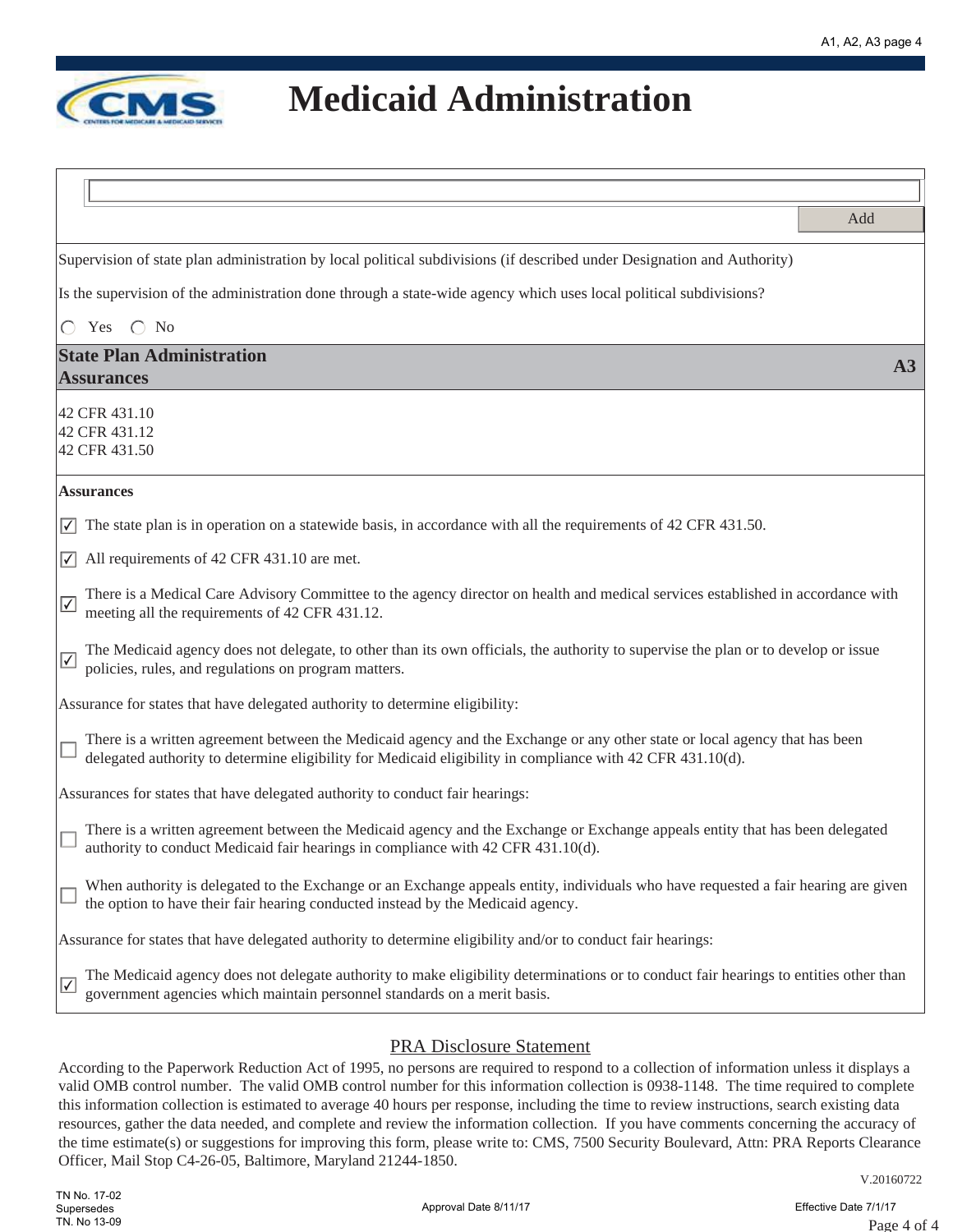#### STATE PLAN UNDER TITLE XIX OF THE SOCIAL SECURITY ACT MEDICAL ASSISTANCE PROGRAM STATE OF SOUTH DAKOTA

#### ATTORNEY GENERAL'S CERTIFICATION

I certify that:

 $\mathbf{X}$ 

The Department of Social Services is the single state agency responsible for:

administering the plan.

The legal authority under which the agency administers the plan on a Statewide basis is:

SDCL 1-36-5.1 and 1-36-7.1

(statutory citation)

supervising the administration of the plan by local political subdivisions.

The legal authority under which the agency supervises the administration of the plan on a Statewide basis is contained in:

(statutory citation)

The agency's legal authority to make rules and regulations that are binding on the political subdivisions administering the plan is:

(statutory citation)

Date

July

Attorney General - State of South Dakota Title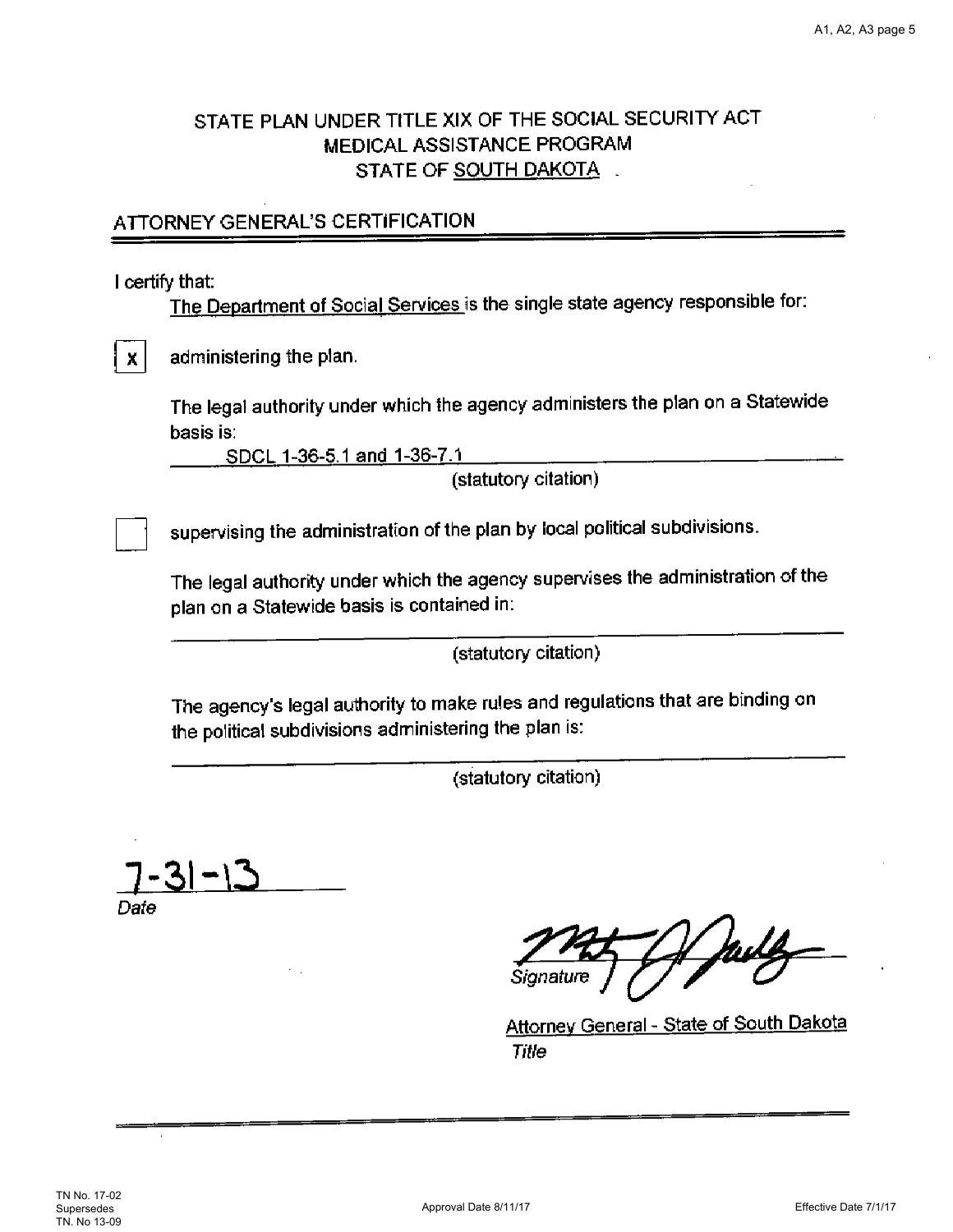### **Department of Social Services**

### **Organizational Chart**